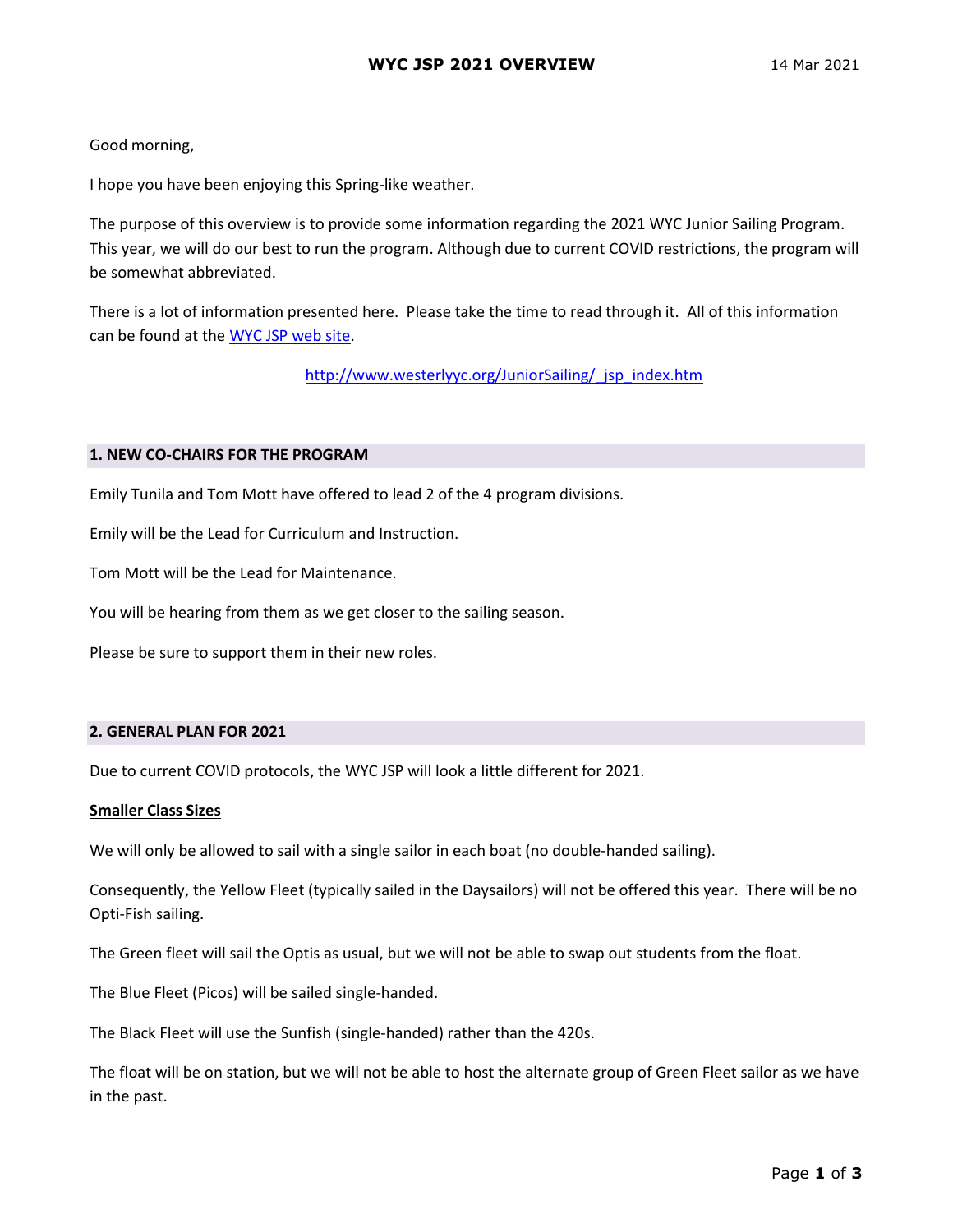Class size will look like this...

|                           | 2021 | 2019 |
|---------------------------|------|------|
| Yellow Fleet (Daysailors) | 0    | 6    |
| Green Fleet (Optis)       | 6    | 12   |
| Blue Fleet (Picos)        | 5    | 10   |
| Black Fleet (Sunfish)     | 8    | 8    |

### Registrations

Registration begins 15 March. Registration forms will be available from the WYC JSP web site. Registrations will be accepted on a first-come, first-serve basis.

### http://www.westerlyyc.org/JuniorSailing/ jsp\_index.htm

To limit instructor / student interaction, actual lesson time (i.e. chalk talks) will be reduced and much briefer. Consequently, only students with past WYC JSP experience (i.e. registered for the 2019 or earlier season) will be permitted to register for 2021.

### Orientation and Class Party

Orientation and Class party are TBD

#### 3. SCHEDULE

We have developed a preliminary schedule for the 2021 sailing season.

Some of the dates are provided below.

- Monday, 15 March Registration Begins
- Saturday, 3 April Spring Dock Day
- Saturday, 10 April Spring Work Parties Begin
- TBD Volunteer Meeting
- TBD Orientation